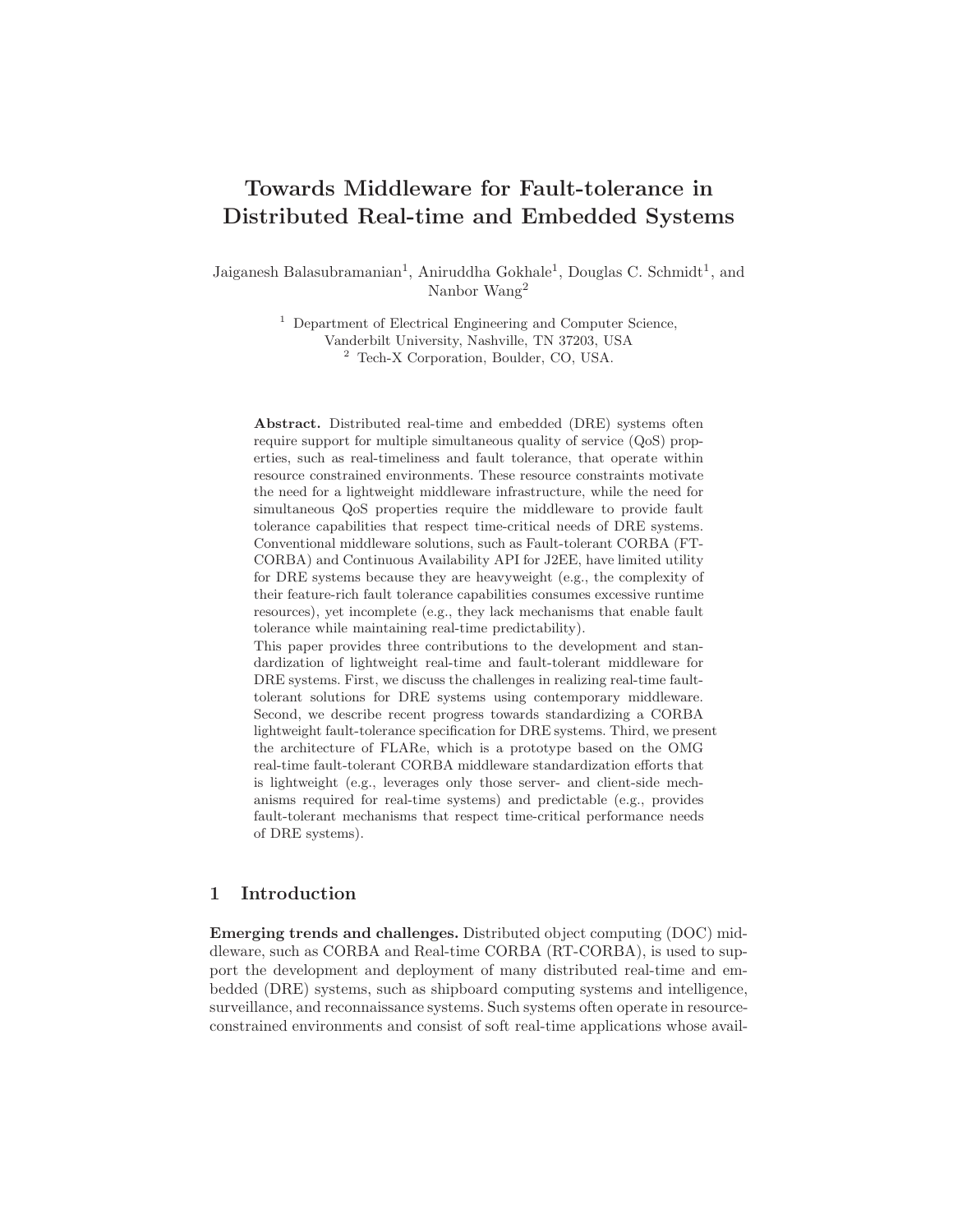ability and timeliness requirements must be satisfied simultaneously. For example, target tracking systems should provide timely response for analyzing sensor readings even when hardware and software failures occur.

Prior research on providing quality of service (QoS) using DOC middleware has addressed the timeliness [20] and availability [16, 19] requirements of DRE systems. Moreover, several standards have defined interfaces and provide services and strategies to enhance the timeliness and fault-tolerance capabilities of DRE systems. For example, RT-CORBA [14] and Distributed Real-time Java [7] provide capabilities to ensure predictable end-to-end behavior for remote object method invocations. Similarly, Fault-Tolerant CORBA (FT-CORBA) [13] and Continuous Availability API for J2EE [23] provide services and strategies to enhance the dependability of DRE applications.

Despite promising prior work on providing timeliness and fault-tolerance capabilities for DRE systems, key problems remain unsolved. Existing approaches provide solutions that address only one  $Q_0S$  dimension (*e.g.*, timeliness) at a time. As such, these approaches do not simultaneously satisfy multiple QoS requirements, such as timeliness and availability. For example, fault-tolerance solutions are often not designed to honor timeliness while recovering from failures, whereas real-time solutions often do not recover from failures while ensuring predictable end-to-end behavior for remote object method invocations.

Moreover, ad hoc solutions—where availability and timeliness capabilities are obtained by simply adopting a combination of one or more solutions  $(e.g., FT-)$ CORBA and RT-CORBA) described above—are brittle and hard to maintain and upgrade. Likewise, many DRE systems run in dynamic operating environments where workloads and resource availabilities fluctuate, which affect availability and timeliness requirements of applications. DRE systems therefore need middleware that (1) integrates real-time and fault-tolerance by design, rather than in an  $ad$  hoc manner,  $(2)$  is lightweight so that it is suitable for resourceconstrained deployments, and (3) is adaptive so that availability and timeliness properties can be tuned dynamically at runtime to maintain soft real-time and fault-tolerant performance.

Solution approach  $\rightarrow$  Lightweight Real-time Fault-tolerant Middleware. To address these unresolved challenges with prior work, this paper describes FLARe (Fault-tolerant Lightweight Adaptive Real-time (FLARe)), which is a CORBA-based middleware characterized by the following contributions:

• Lightweight middleware architecture, that integrates fault-tolerance and realtime solutions by design, instead of via an *ad hoc* combination of the complete FT-CORBA and RT-CORBA specifications. FLARe supports the provisioning of fault-tolerance functionality based on application time requirements, e.g., to make failure recovery faster and more predictable for critical (as opposed to non-critical) applications.

• Resource-aware adaptive fault-tolerance, where the middleware supports flexible fault-tolerant system configurations (rather than inflexible configuration prevalent in conventional FT solutions) whose behavior depends on resource availability and utilization levels. When resource availability fluctuates due to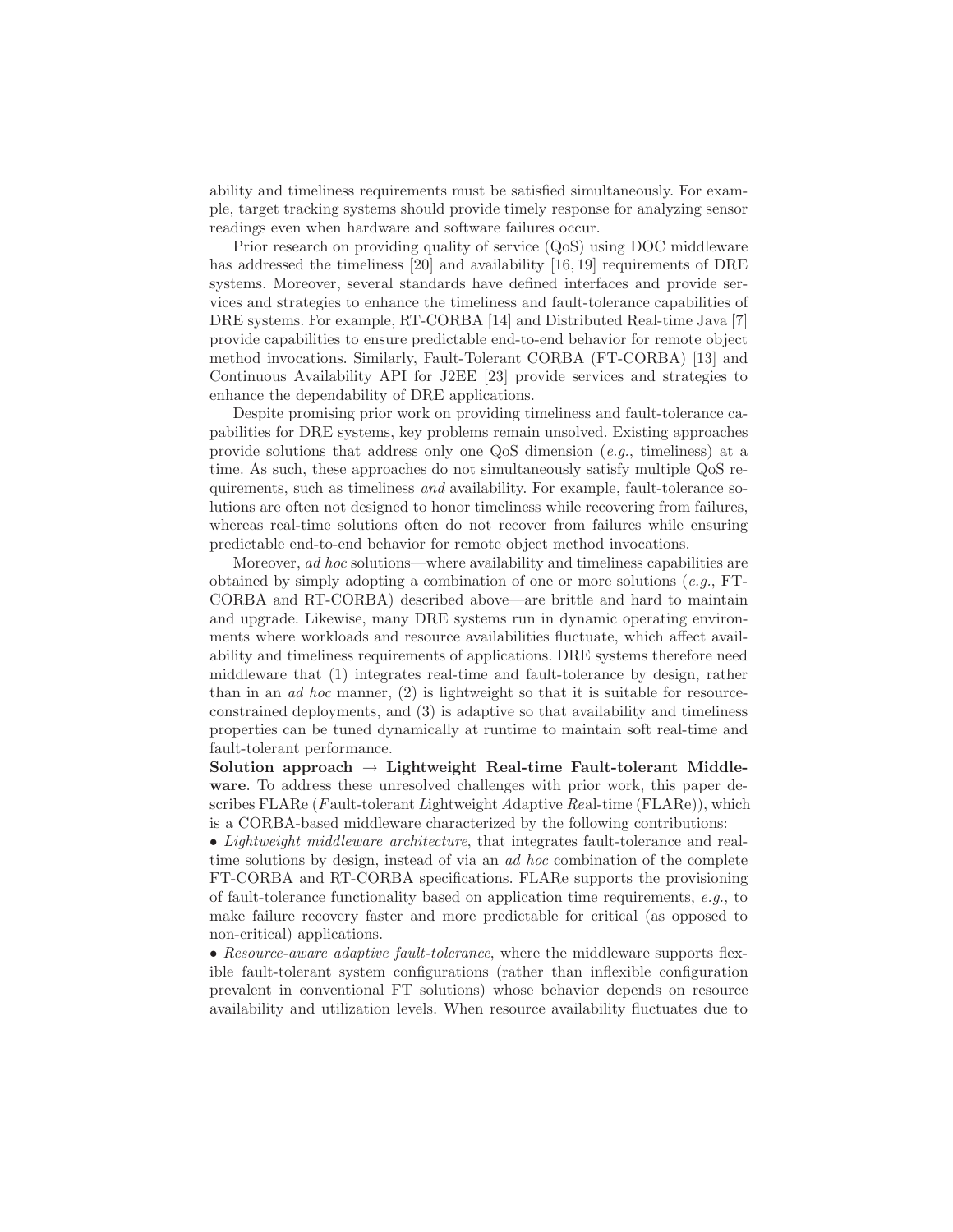failures, FLARe allocates the most suitable resources amongst the available resources for critical applications to increase the probability of meeting deadlines after failure recovery.

FLARe's design is based on the Object Management Group (OMG)'s standardization efforts to define a Lightweight Fault-tolerance for Distributed Realtime Systems (Lw-FT-RT-CORBA) [15] specification for CORBA-based DRE systems. In addition to summarizing these efforts, this paper focuses on the novel techniques that FLARe uses to provide fast, predictable, and resourceaware failure recovery for DRE systems. FLARe is developed atop the TAO (www.dre.vanderbilt.edu/TAO) RT-CORBA object request broker (ORB).

### 2 Objectives of the Lw-FT-RT-CORBA Effort

The goal of Lw-FT-RT-CORBA is to provide middleware mechanisms that simultaneously support availability and timeliness QoS for DRE systems. This section first describes the system and fault model of DRE systems that Lw-FT-RT-CORBA is intended to support. We then describe the key challenges of simultaneously providing availability and fault-tolerance capabilities for DRE systems and explain why the FT-CORBA [13] standard is inadequate for DRE systems. Finally, we summarize how FLARe achieves the objectives of Lw-FT-RT-CORBA to resolve these challenges effectively.

#### 2.1 System and Fault Model

This paper focuses on request/response-based DRE systems, where clients invoke remote operations on servers and where client timeliness and availability requirements must be satisfied. Many real-time services  $(e.g.,\text{ sensor data acqui-})$ sition and processing) are inherently stateless. For example, in target tracking systems the coordinate calculator that receives images from an image forwarding base station and calculates coordinates of surveillance images can be designed to process each image independently to avoid maintaining state between each invocation. Such systems need to provide real-time performance to clients, even in the presence of failures and load fluctuations. The goal of Lw-FT-RT-CORBA is to support soft real-time and fault-tolerant QoS properties for these applications. Replication style. ACTIVE and PASSIVE replication are two approaches for building fault-tolerant distributed systems [16]. In active replication, client requests are multicast and executed at all replicas to maintain strong consistency and provide fast failure recovery. ACTIVE replication, however, can incur excessive overhead for DRE systems composed of (1) stateless applications, such as the coordinate calculator systems which do not maintain state from prior sampling period's request processing as the processing in the current sampling period is independent from previous sampling periods, and (2) soft real-time applications that can tolerate occasional deadline misses. Prior research [4,18] has shown that passive replication and its variants are more effective for DRE systems because of its low execution overhead, and hence our focus is on how Lw-FT-RT-CORBA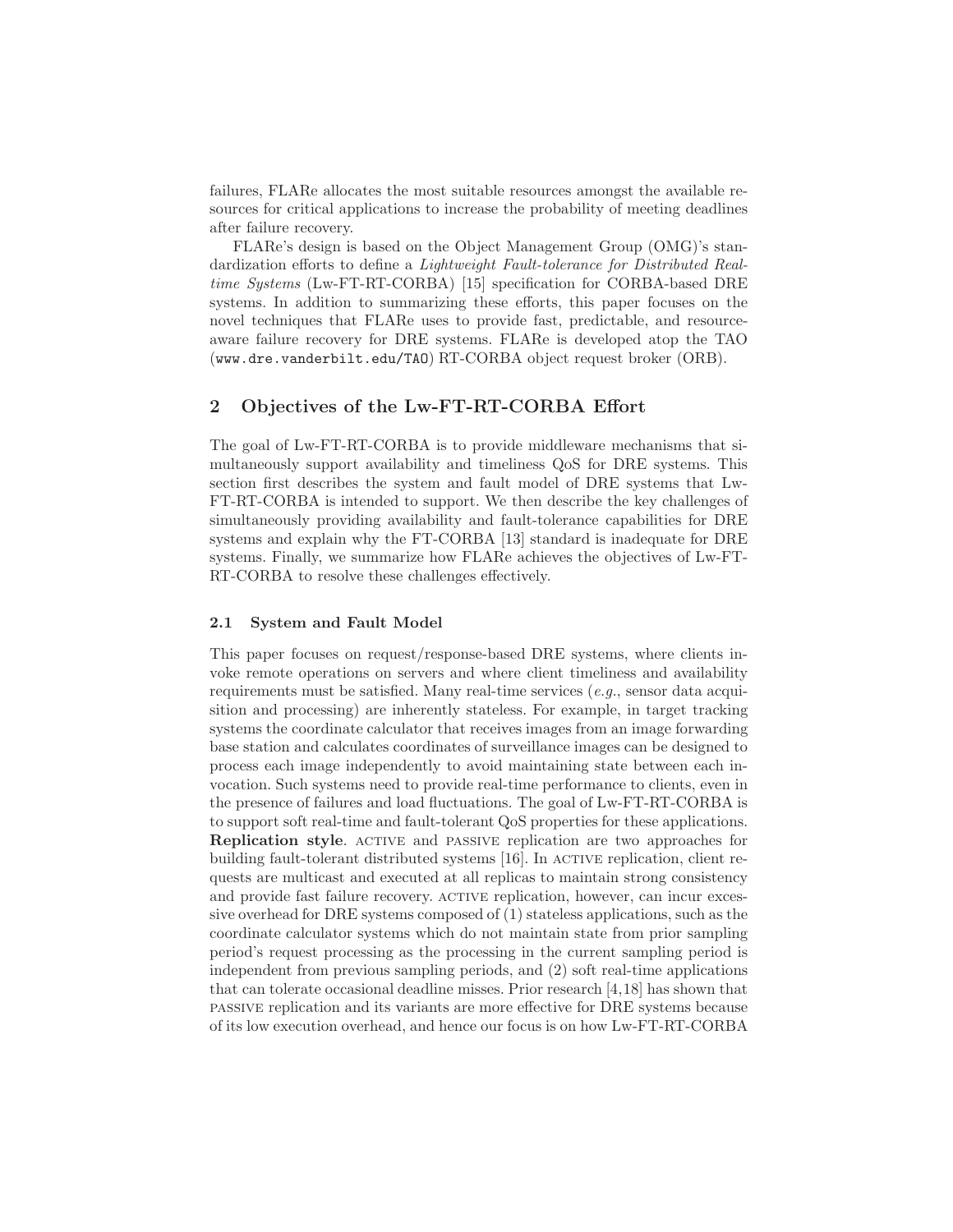can effectively support real-time and fault-tolerant requirements of applications using passive replication.

**System and fault model.** The clients and servers  $(e.g., the image forwarding)$ base station and coordinate calculator services in the target tracking example) are implemented as RT-CORBA objects. The processors and the processes hosted by the processors are designed using a *fail-stop* model, where (1) each processor or a process halts in response to a failure rather than produce erroneous results and (2) a processor's or process' halted state can be detected by a failure detector. These types of faults may occur due to aging or acute damage. Considering unpredictable behavior of processes or processors is beyond the scope of this paper. We assume that networks provide bounded communication latencies and do not fail. This assumption is reasonable for many DRE systems, such as avionics mission computing and shipboard computing environments, where nodes are connected by highly redundant high-speed networks.

### 2.2 Resource-aware Fault Recovery Challenges for Lw-RT-FT CORBA

In the context of the system and fault model described in Section 2.1, the following are key unresolved failure recovery challenges for using passive replication effectively in CORBA-based DRE systems.

• Challenge 1: Providing efficient and predictable system/failure management. As described in Section 1 and Section 2.1, DRE systems operate in dynamic operating environments, where new applications are deployed in response to changing workloads and failures. This dynamic deployment causes (1) increased resource utilization in certain processors and (2) load imbalance amongst the processors in the system. Middleware that is designed to provide failure recovery and management in a timely manner needs mechanisms that can react to changing load conditions and failures. Such dynamic environment changes must be communicated to the fault-tolerant middleware quickly and predictably so that failure management decisions, such as failover target selection, can be adapted and updated at runtime.

• Challenge 2: Providing adaptive failover target selection. When a CORBA application fails due to a processor/process failure, the respective clientside ORB receives a CORBA COMM\_FAILURE exception [13]. Fault-tolerant ORBs therefore need to mask clients from those exceptions and transparently redirect clients to appropriately chosen backups. After a failover, the CPU utilization of the processors hosting the failover targets increase and the response times of the clients depend on the utilization levels of those processors.

If the failover targets are chosen statically—and without the knowledge of current system resource availability—client failovers could cause system resource overload, where different processor failures cause all the clients to failover to the same processor. A well-known approach for maintaining deadlines of application tasks in a processor is to ensure that its utilization remains below its schedulable utilization bound [10]. If resource overloads occur, however, this could cause increased utilization that exceeds the schedulable bound in those processors,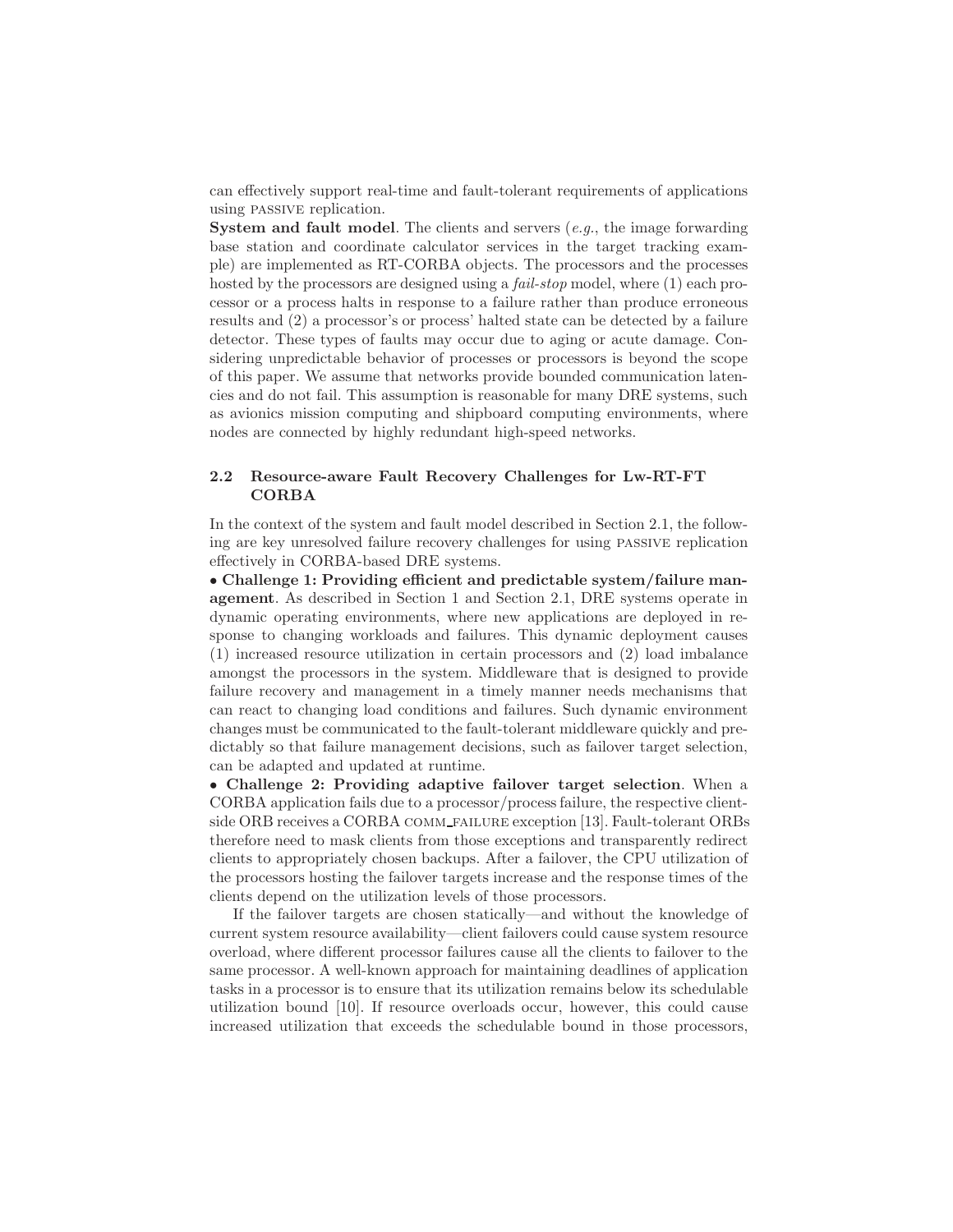thereby causing applications to miss deadlines. Failover targets must therefore be chosen based on system's resource availability, as well as replica's resource requirements, so that application timeliness requirements are not compromised. • Challenge 3: Providing transparent and predictable failure recovery. One way to provide appropriate failure recovery is to decide on a failover target after receiving the CORBA COMM\_FAILURE exception. This approach increases the time clients need to failover to an appropriate backup, however, and thus affects application deadlines. Failover target information must therefore be available at the client-side fault-tolerant middleware ahead of the failure time, so that the clients can failover to appropriate backups quickly and predictably.

#### 2.3 Limitations of FT-CORBA for DRE Systems

To support passive replication, the FT-CORBA [13] specification collects CORBA objects into replication groups. Replica addresses are grouped by a standard mechanism called an interoperable object group reference (IOGR), which comprises a sequence of CORBA interoperable object references (IORs), each of which points to a server replica IOR. FT-CORBA clients invoke operations using IOGRs as if they were making invocations using IORs.

If a server object fails in the IOGR model the client-side ORB catches the exception, and cycles through the IORs in the IOGR to handle the request at a different replica. This approach ensures faster client failover and provides clients with a transparent abstraction as though the service was provided by a single server. If no IORs in the IOGR list are valid  $(e.q.,$  if no replicas are live) an exception is propagated to the client application so it can start a recovery process to find a new set of server object addresses.

Although the IOGR provides a standardized, transparent mechanism for client-side failover if a server replica fails, the overall architecture has the following shortcomings:

• No seamless integration with RT-CORBA. Not all RT-CORBA ORBs support the FT-CORBA IOGR feature. Even if it is supported, there are no guidelines on how the FT-CORBA services will work with RT-CORBA features, such as thread pool with lanes and banded connections. Without these features higher priority applications cannot be provided with fault-tolerance capabilities in a timely manner due to lack of support for for prioritizing failure detections and notifications.

• Fixed and load-unaware replica selection. FT-CORBA's mechanism of selecting the next IOR from a sequence provides fast failover. The default FT-CORBA replica selection policy, however, does not consider each server's resource utilization, which may affect client response times after failover. For example, due to dynamic task arrivals and changing system utilization levels, a replica that was a suitable failover target at deployment time may be a poor choice at runtime.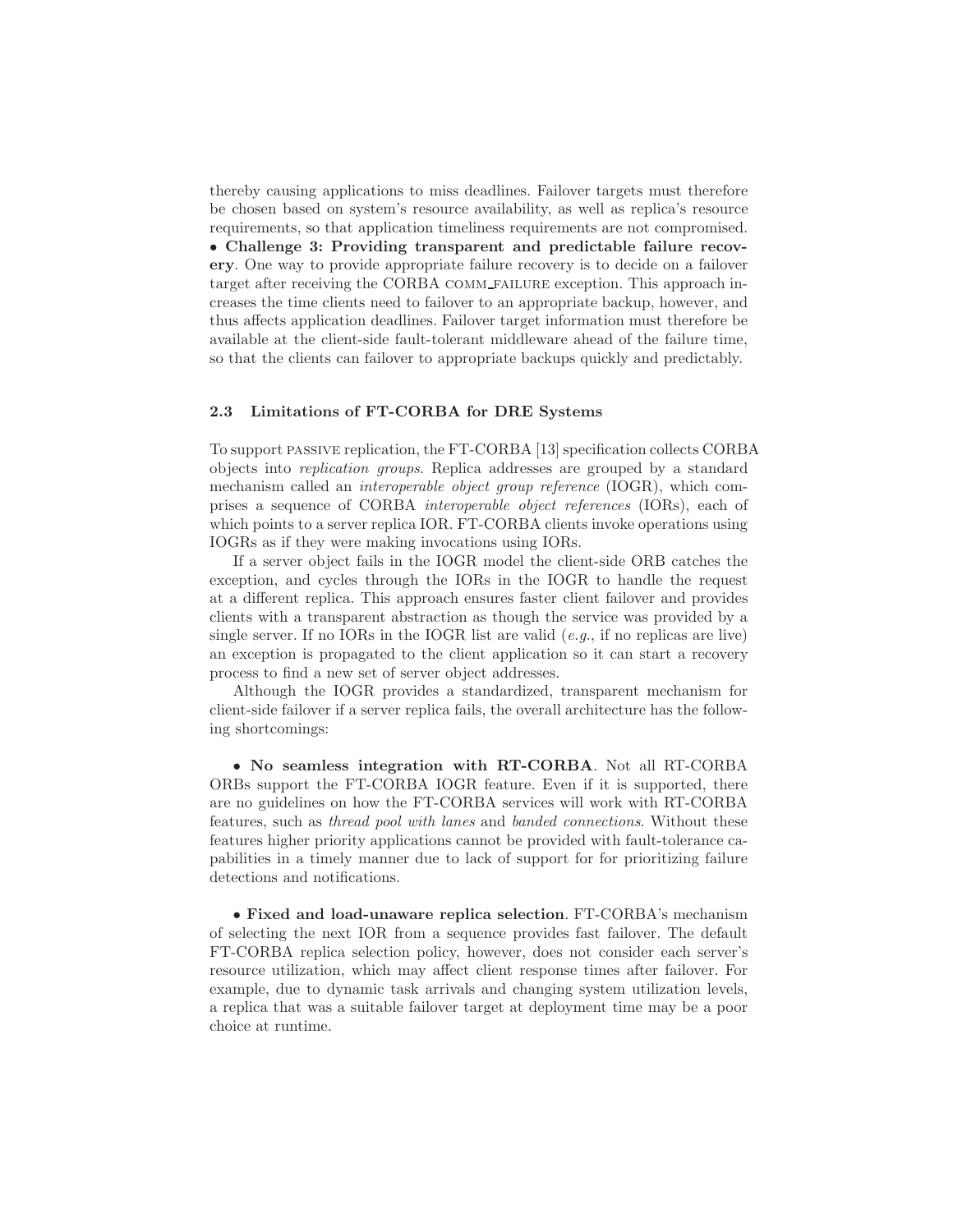These shortcoming of FT-CORBA for DRE systems described above motivate the need for—and approach taken by—the Lw-FT-RT-CORBA standardization effort.

#### 2.4 Salient Features of Lw-FT-RT-CORBA

To overcome the limitations of FT-CORBA for DRE systems, Lw-FT-RT-CORBA requires the integration of real-time and fault-tolerance capabilities into a DRE system by design. Lw-FT-RT-CORBA combines the following capabilities: (1) FT-enabled middleware, which provides fault-tolerance capabilities that does not require any real-time features,  $e.g.,$  a client-side interceptor can catch failure exceptions irrespective of the priority of the server process that has failed,  $(2) FT$ enabled real-time middleware, which provides fault-tolerance capabilities that requires real-time features, e.g., a failure detector needs to differentiate between the reporting of the failure of a higher priority object from that of a lower priority object so that fault recovery can be prioritized, and (3) middleware-independent fault-tolerance mechanisms, which support adaptive fault-tolerance, e.g., faulttolerant decision making, such as failover target selection, can be made using algorithms that are independent of the supported middleware.

The Lw-FT-RT-CORBA approach is different than the FT-CORBA approach, which provisions all fault-tolerance capabilities using FT-enabled middleware. For example, in FT-CORBA fault recovery is provided by (1) a fault detector, which is a CORBA component that detects CORBA object failures, (2) a fault notifier, which is a CORBA component that notifies CORBA object failures, and (3) a *client-side interceptor*, which is a CORBA component that detects client-side failure exceptions to redirect clients to the next profile in the server IOGRs. As described in Section 2.3, however, these capabilities do not function properly due to the non-adaptive, resource-unaware recovery mechanisms in FT-CORBA. To address these limitations, Lw-FT-RT-CORBA uses a micro-kernel approach that provisions fault-tolerance functionality via the combination of capabilities described above that collaborate to provide real-time fault-tolerance capabilities for DRE systems.

### 3 The Design of FLARe

This section describes the design of FLARe and shows how it addresses the resource-aware fault recovery challenges described in Section 2.2. FLARe is designed to address the requirements of  $Lw-FT-RT-CORBA$  *i.e.*, provide both availability and timeliness capabilities for DRE systems. Figure 1 shows the key components of FLARe's architecture, which includes protocols, mechanisms, and services for supporting fault-tolerance capabilities using passive replication for DRE systems.

The novel aspects of FLARe's design include the combination of (1) *client*side FT-enabled middleware components, which transparently provide client redirection and request reinvocation, (2) server-side FT-enabled real-time middle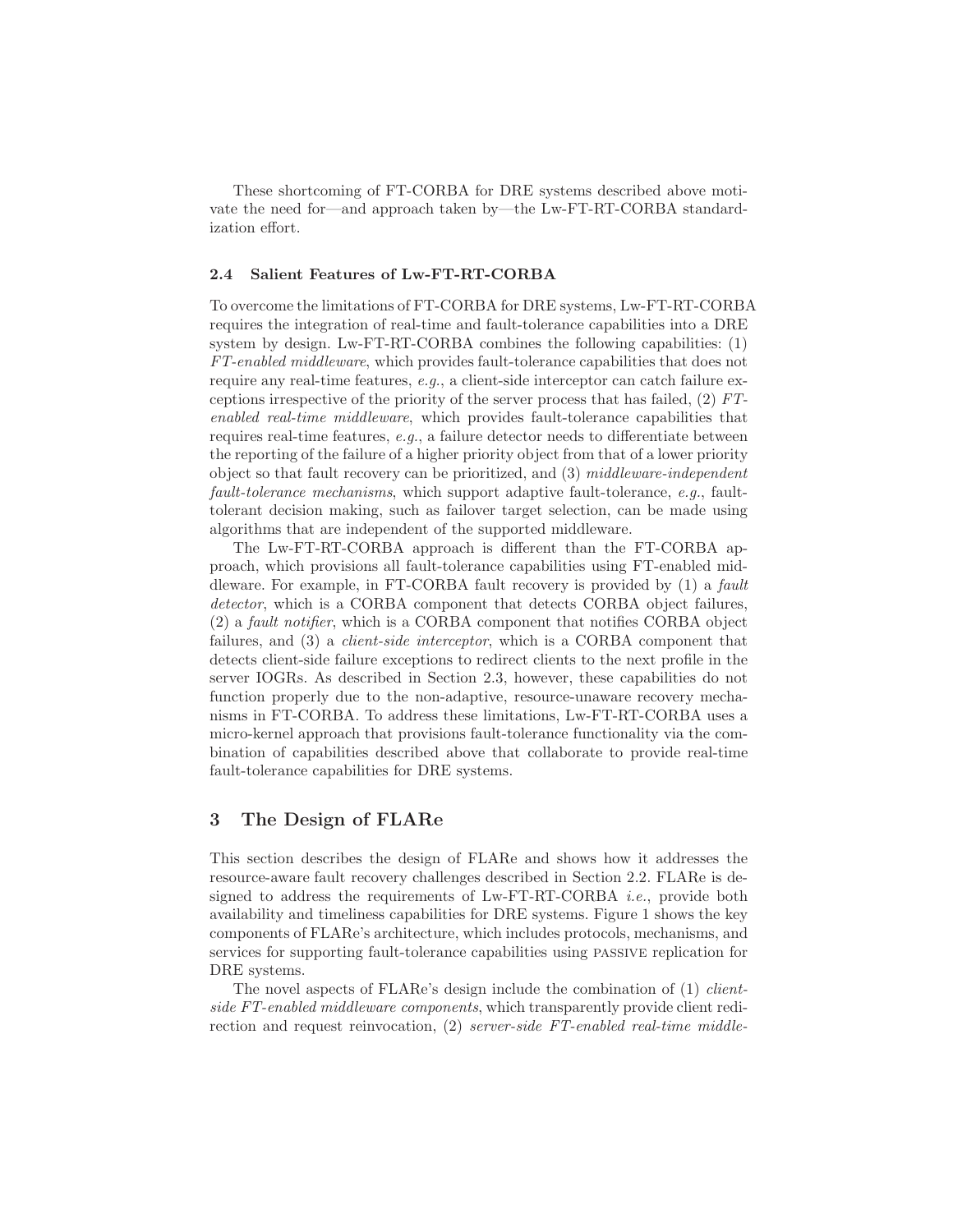ware components, which monitor replica and process failures along with system parameters, such as CPU utilization, and help provide resource-aware and priority-aware tunable fault-tolerance, and (3) infrastructure-specific middlewareindependent mechanisms, which use interfaces for replica registration and specifying application QoS requirements to support fine-grained tuning of faulttolerance policies to ensure timely performance of DRE applications.

The interactions between the FLARe components combine real-time and fault-tolerance features, and hence provide an open platform for evaluating key issues in real-time fault-tolerance capabilities for DRE systems. Moreover, while describing the interactions between these different components, we also elaborate on the design choices we made and patterns used to implement various entities of FLARe's architecture. FLARe's pattern-based design enhances its flexibility and portability, without impeding the primary objectives of fault tolerance and real-time.



Fig. 1: FLARe Middleware Architecture

### 3.1 Providing Efficient and Predictable System/Failure Management

DRE systems often operate in dynamic operating environments, where processor utillizations fluctuate due to dynamic application deployments and failures. Changes in the system  $(e,q)$ , increase in CPU load) must therefore be conveyed to the fault-tolerant middleware quickly so appropriate actions can be taken. Problem. In FT-CORBA, liveness checking is typically accomplished via an

is alive message from a fault detector component to all the CORBA objects it monitors. However, as described in [15], the failures and recovery occur at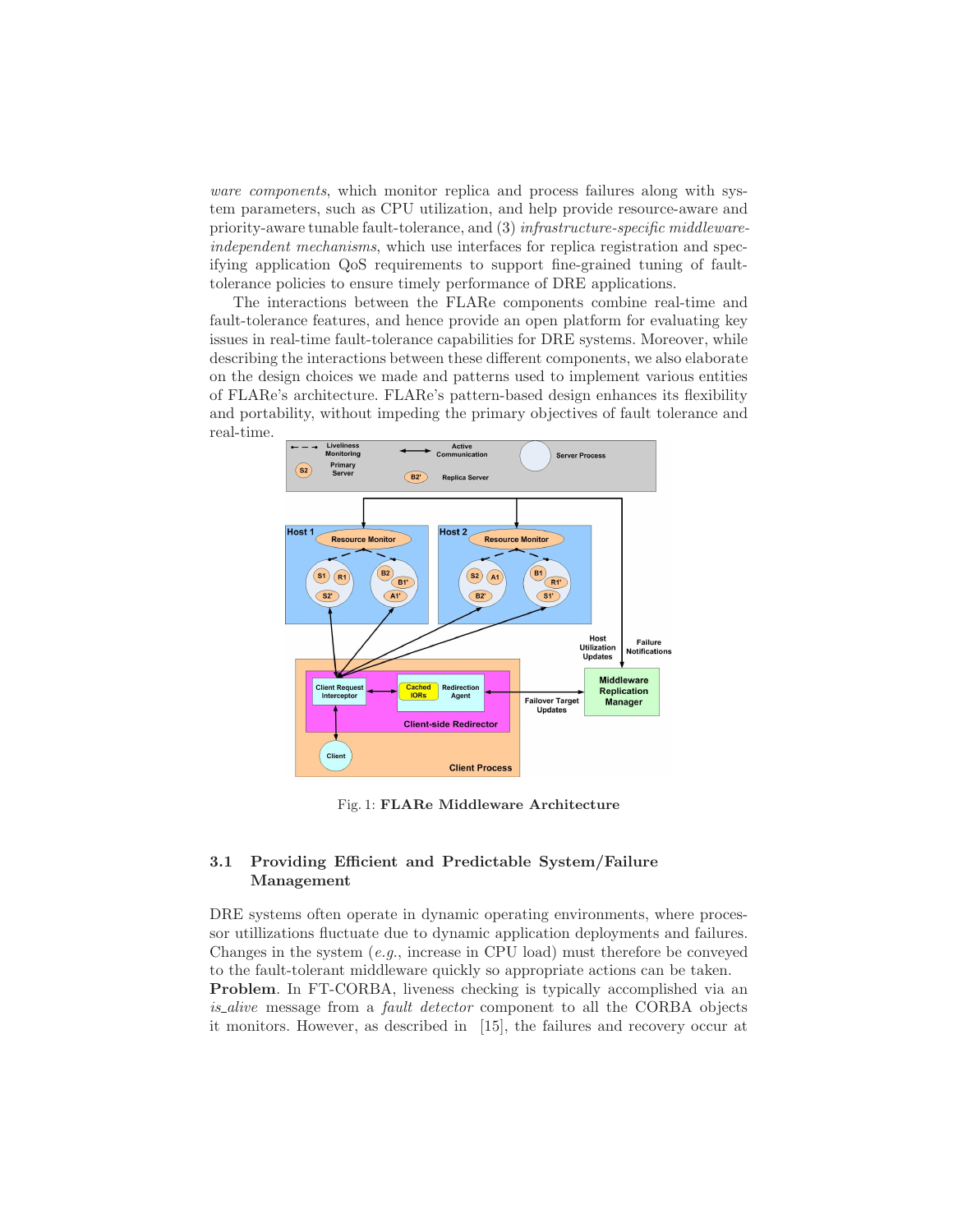the granularity level of a process and its address space. Liveness checking of individual objects for failure detection can therefore introduce unwanted and substantial overhead that adversely impacts real-time requirements. Moreover, introducing messaging for liveness check introduces additional system overhead.

Moreover, multiple objects and processes could fail simultaneously in DRE systems. Since the objects differ by their priority, failure and recovery management of those objects must also be prioritized. What is needed therefore is a resource monitoring infrastructure that is (1) decentralized, so that processorspecific local monitors can monitor the liveness of processes and their hosted objects, and (2) scalable and predictable, so that the failure as well as utilization reports are communicated with the fault-tolerant middleware according to the priority of the applications monitored.

Solution  $\rightarrow$  Predictable and scalable resource monitors. As shown in Figure 1, FLARe employs a pair of FT-enabled real-time middleware components namely *middleware replication manager* and *resource monitor* to provide a decentralized, and predictable failure and system management for DRE systems. The middleware replication manager is composed of several sub-components, including a (1) failure manager, (2) system manager, (3) resource manager, and (4) fault-tolerance manager.

The failure manager receives failure notifications and works with the system manager to start new replicas if the replication degree of replica is below an acceptable threshold. The system manager receives system runtime information (such as CPU utilizations at different processors) and works with the resource manager to tune fault-tolerance decisions  $(e.g.,$  failover targets) dyhamically. The fault-tolerance manager works with the client-side and server-side middleware to notify the fault-tolerance decisions made by the resource manager.

FLARe runs a resource monitor on each processor to track the CPU utilization and liveness of the processes hosted by the processor. On Linux platforms, for example, the resource monitor uses the /proc/stat file to estimate the CPU utilization in each sampling period. This file records the number of "jiffies" (a default duration of 10ms in Linux) when the CPU is in user, nice, system, and idle modes. At the end of each sampling period, the resource monitor reads the counters and estimates the CPU utilization as the fraction of time when the CPU is not idle.

To perform liveness checking of processes in a processor, FLARe uses the Acceptor/Connector [21] pattern that decouples connection establishment and service initialization in a distributed system from the processing performed once the service is initialized. Since the server process and resource monitor run on the same host, the connection uses local connection mechanisms, such as a POSIX local socket (also known as a UNIX domain socket) or Windows named pipes.

For example, on Linux each application process opens a passive  $(i.e.,$  Acceptor role) POSIX local socket, and registers the port number with the resource monitor. The resource monitor connects to (i.e., Connector role) and performs a blocking read on the socket. If an application process crashes, the socket and the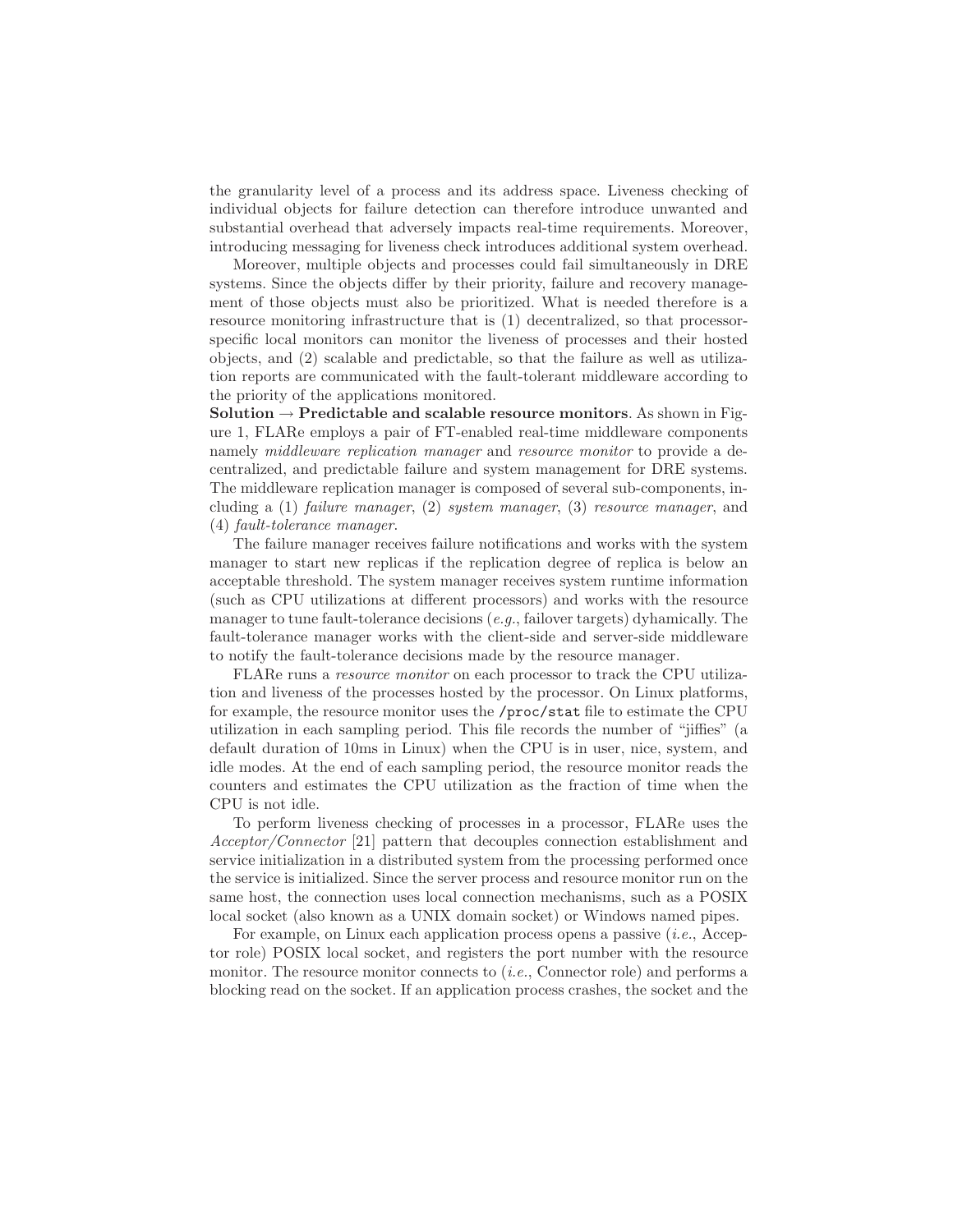opened port will be invalidated. The resource monitor then receives an invalid read error on the socket, which indicates the failure of the process.

Resource monitors generate periodic and event-driven notifications regarding failures and system utilization. FLARe's replication manager (the system and failure manager sub-components) must handle these periodic requests from all hosts it manages. The replication manager must therefore allocate appropriate resources to serve these requests concurrently and these events may be treated at different levels of priorities, depending on the criticality of the process and processor being monitored.

Addressing the challenges outlined above requires an approach that can handle incoming requests concurrently with negligible overhead stemming from context switching and data copying activities. The client-side (resource monitors) defines the priority at which the requests will be executed at the system and failure managers. FLARe therefore uses RT-CORBA's CLIENT\_PROPAGATED priority model, which allows clients to dictate the CPU priority using which the server executes the client request.

To allow the system and failure managers to serve the requests arriving at different priorities, FLARe uses the RT-CORBA thread pool with lanes feature, which partitions the available number of threads across different priorities, so that each server can simultaneously serve multiple client requests arriving at multiple priorities. The number of threads is configured at deployment time depending on the number of resource monitors deployed in the system. By selecting real-time features, such as thread pool with lanes, and integrating them with fault-tolerance features, such as process liveness checking, FLARe provides prioritized failure management for applications using the combination of the FT-enabled real-time middleware components.

#### 3.2 Providing Adaptive Failover Target Selection

For every replica in the system, failover targets should be determined based on updated information about the processor utilizations and failures, so that clients do not failover to replicas that (1) are overloaded, which can cause potential deadline misses, and (2) have already failed, which can potentially increases failure recovery time.

Problem. Fault-tolerant middleware needs to make per-replica failover target decisions based on algorithms [?, 12]. DRE systems, however, often have a wide variety of applications with different characteristics and priorities. Hence, a single decision making algorithm will not suffice for the needs of all applications. What is needed, therefore, is middleware that can support real-time fault-tolerant decision making based on various algorithms specialized for the needs of different applications.

**Solution**  $\rightarrow$  **Adaptive resource manager**. As described in Section 3.1, the middleware replication manager has a subcomponent resource manager that works with the *system manager* to tune fault-tolerance configurations of the system in response to changing system configurations. FLARe's resource manager makes run-time, resource-aware decisions about the fault-tolerance configura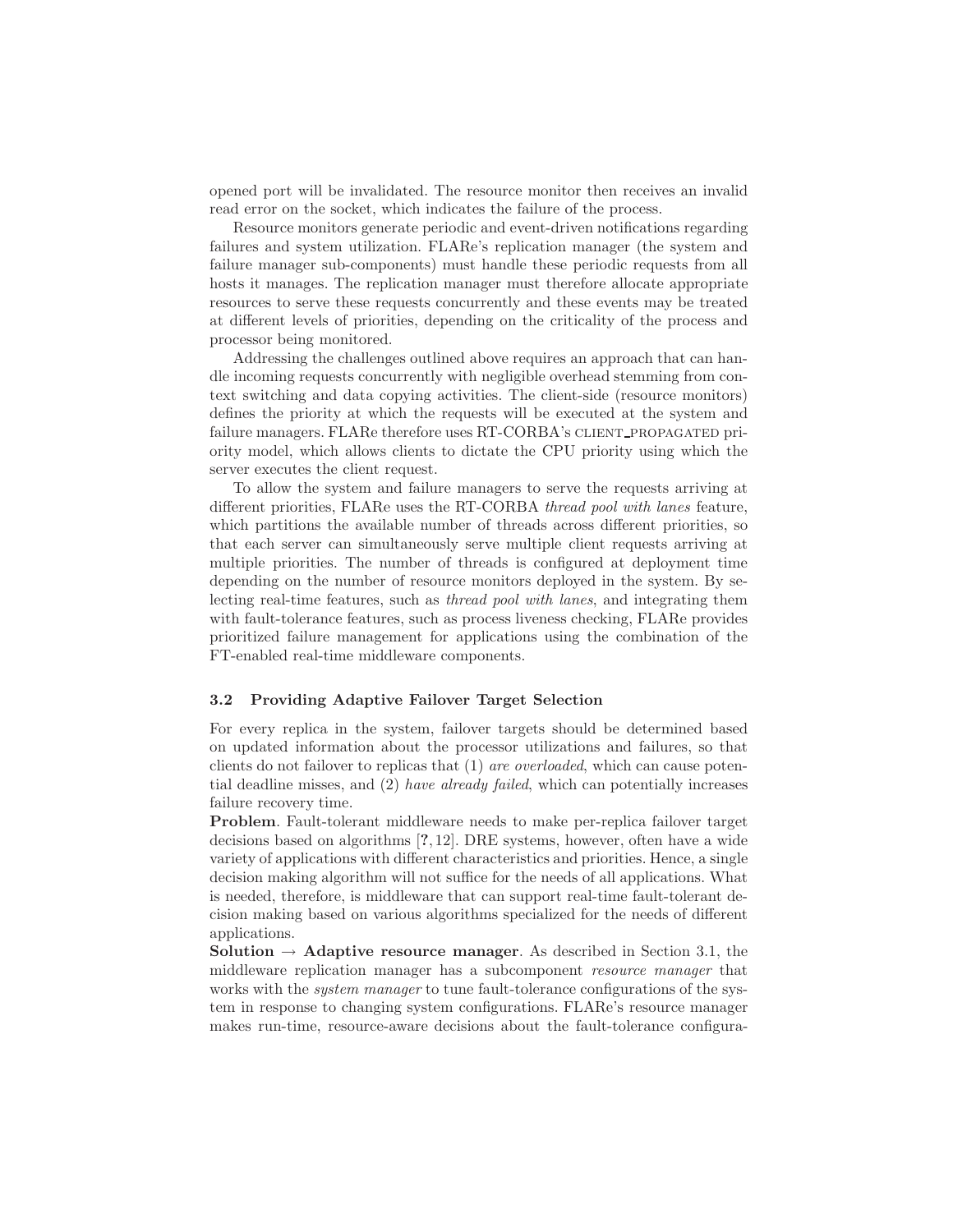tions so that the clients can access the services in a fault-tolerant and timely manner. Example fault-tolerance configurations include per-replica failover targets, per-replica physical mapping onto processors, and per-replica weaker consistency optimizations. Research has been done in each of these decision-making dimension (*e.g.*, failover target selection) and many algorithms have been proposed [1, 3, 12].

To allow the resource manager to make decisions using a wide variety of algorithms, FLARe uses the Strategy pattern [5] to factor out similarities among algorithmic alternatives. For each decision-making dimension, the resource manager can be configured at deployment time with an algorithm strategy that is customized for application-specific availability and timeliness requirements.

The capability to plug-in many different decision-making algorithms allows FLARe to cater to the needs of a wide variery of applications. FLARe provides a failover target selection algorithm that determines a list of failover targets ordered by the predicted CPU utilization of the processors if a failover occurs (the processor with the lowest predicted CPU utilization is the first in the list). The algorithm and the subsequent performance within the context of FLARe is described in [?]. Moreover, as described in Section 3.1, the system manager receives information about the processor utilizations in a prioritized manner. Hence, the resource manager can provide predictable fault-tolerance by working on tuning the fault-tolerance configurations of higher priority objects rather than lower priority objects, whenever there are changes in resource availability and utilizations.

#### 3.3 Providing Transparent and Predictable Failure Recovery

Client-side middleware in DRE systems must transparently handle failure exceptions caught as a result of process and processor failures and redirect clients to appropriate failover targets in a predictable and faster manner.

Problem. The per-replica failover target information computed by FLARe's resource manager is used by the client-side middleware to redirect clients after receiving a failure exception. The latency and timeliness properties of applications can be negatively affected, however, by invoking a remote method on the resource manager to obtain the failover target address after receiving a failure. What is needed therefore are mechanisms that can proactively update the failover targets on the client side.

Solution  $\rightarrow$  Client-side redirectors. FLARe provides fast failover with predictable latencies by proactively updating the failover targets on the client side. It therefore employs a client-side redirector in each client process to handle failures transparently to each client object. The client-side redirector comprises a client request interceptor for each client object and a redirection agent in each client process.

Interceptors are software components that can increase the flexibility of client and server applications by modifying their behavior with little or no change to existing application software [21]. FLARe redirection agent uses a CORBA client request interceptor [2] at system initialization time to handle CORBA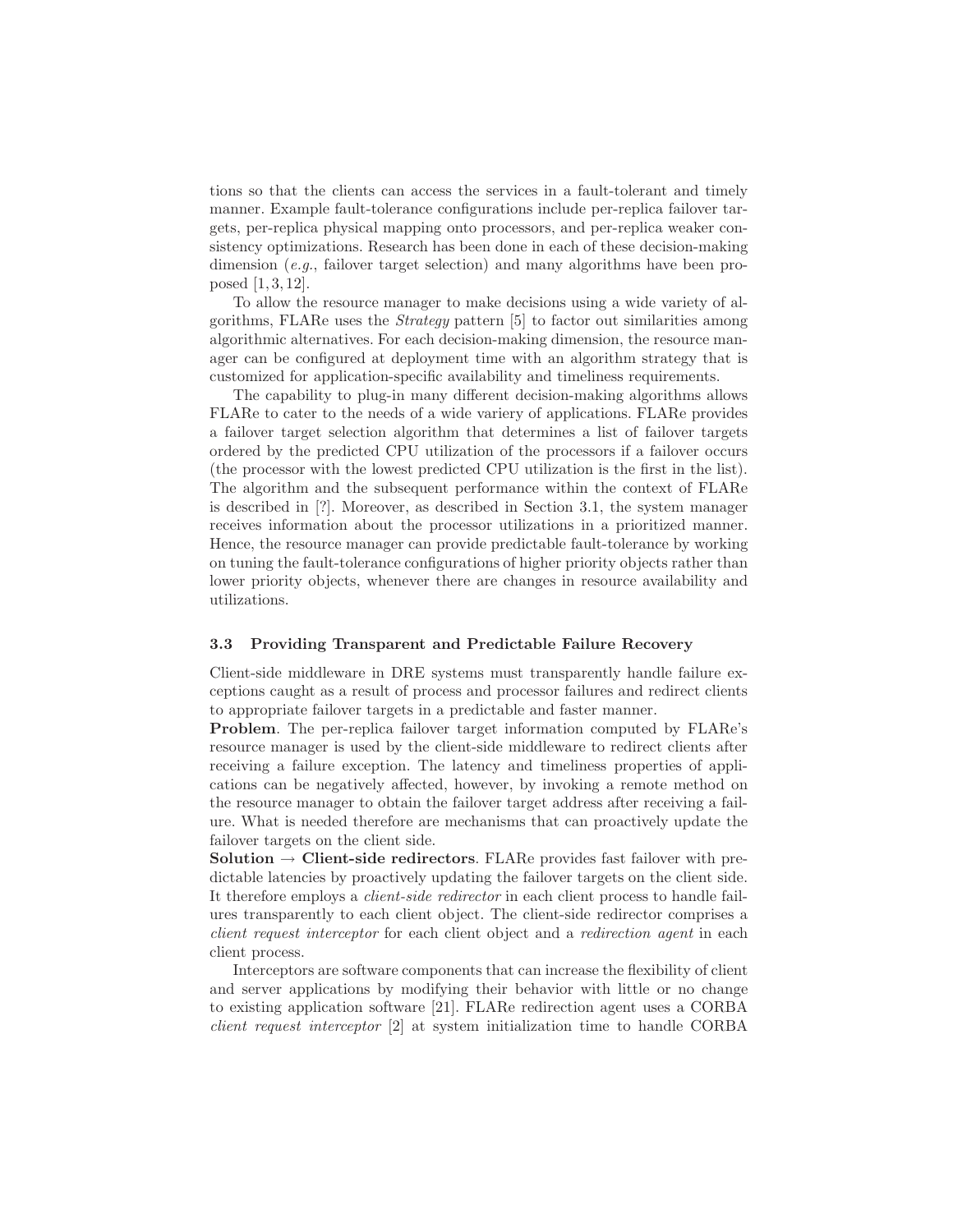comm failure exceptions that are raised in response to server or service failures. CORBA in turn relies on the underlying network transport protocol's (e.g., TCP) connection timeout mechanisms to detect server failures. Since TAO supports client/server communications using many different protocols, its failure detection mechanism can be configured to use advanced fault-tolerance protocols, such as SCTP [22].

After catching a failure exception the client request interceptor attempts to redirect the clients to the appropriate failover target, rather than propagating that exception to the client application. As mentioned in the solution to challenge 2 above, the resource manager maintains information about the failover targets for each replica. One way to update the client request interceptor with these failover target decisions would be to establish remote communications between the resource manager and the client request interceptor. As discussed in  $[2]$ , however, portable interceptors are not remote objects and do not have their own thread of control. No external service or object can thus invoke a remote operation on the client request interceptor (which is a CORBA-based portable interceptor) and the client request interceptor cannot periodically invoke a remote operation on an external object or service.

Moreover, such a remote invocation will increase failover or failure recovery latency. If an appropriate failover target information is available at the client request interceptor even before the failure happens, then client redirection will be predictable, fast, and timely, i.e., failover latency will only depend on the time taken for the clients to receive the COMM\_FAILURE exception after a server failure. FLARe's redirection agent is a CORBA object that runs in its own thread within the client process to allow FLARe's resource manager to send object failover information to the client request interceptor.

FLARe's redirection agent communicates with FLARe's resource manager so it is updated with the failover information proactively, i.e., before failures occur. Since it is conceivable that multiple clients may invoke the same server, the resource manager uses real-time publish-subscribe communication to scalably and efficiently disseminate the failover targets to all the concerned redirection agents. After catching an exception, the client request interceptor contacts the redirection agent to obtain the failover object address, and redirects the client to that server object. By proactively selecting failover target updates, FLARe can provide timely and predictable failover.

### 4 Related Work

Our work on FLARe can be compared with related research along the following dimensions:

Real-time fault-tolerant systems. Delta-4/XPA [18] provided real-time faulttolerant solutions to distributed systems by using the semi-active replication model. MEAD [17] and its proactive recovery strategy for distributed CORBA applications can minimize the recovery time for DRE systems. The Time-triggered Message-triggered Objects (TMO) project [9] considers replication schemes such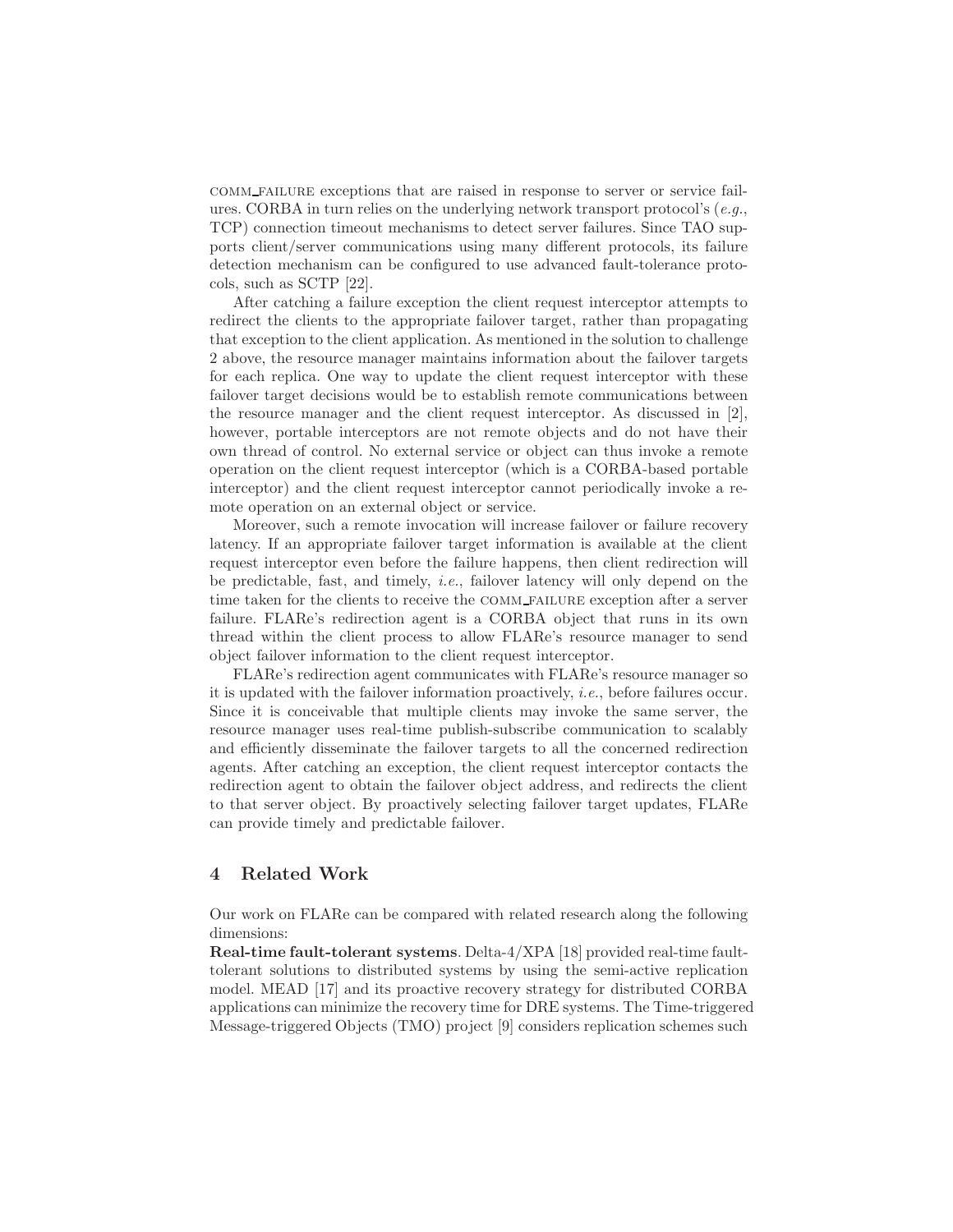as the primary-shadow TMO replication (PSTR) scheme, for which recovery time bounds can be quantitatively established, and real-time fault tolerance guarantees can be provided to applications. DARX [11] provides adaptive faulttolerance for multi-agent software platforms by dynamically changing replication styles in response to changing resource availabilities and application performance.

FLARe builds upon and extends this prior work by focusing on a combination of server-side, client-side, and infrastructure-specific middleware components. These together address an important challenge of using passive replication in fault-tolerant real-time systems: maintaining soft real-time performance after failure recovery.

Scheduling algorithms. Fundamental ideas and challenges in combining realtime and fault tolerance are described in [24], where imprecise computations are used to provide degraded QoS to applications operating in the presence of failures. [6] proposes adaptive fault tolerance mechanisms to choose a suitable redundancy strategy for dynamically arriving aperiodic tasks based on system resource availability. The Realize middleware [8] provides dynamic scheduling techniques that observes the execution times, slack, and resource requirements of applications to dynamically schedule tasks that are recovering from failure, and make sure that non-faulty tasks do not get affected by the recovering tasks.

FLARe differs from these approaches in providing fault tolerance capabilities to soft real-time applications. Rather than ensuring hard deadlines are met in the presence of failures, FLARe focuses on minimizing the impact of failure recovery on client response times and system resource utilization, and also provides timely client failover to appropriate failover targets.

### 5 Concluding Remarks

The FLARe middleware described in this paper provides both timeliness and availability to distributed real-time and embedded (DRE) systems. FLARe focuses on passive replication to meet the needs of resource-constrained environments. FLARe identifies and provisions those fault-tolerance functionalities, which if not designed properly could also affect the timeliness properties of the applications. To design and implement those functionalities, FLARe overcomes limitations of current middleware approaches, by providing a proactive, adaptive, and resource-aware fault-tolerance solution for clients.

The lessons we learned developing and applying FLARe thus far include:

• Common CORBA features, such as portable interceptors, and POSIX features, such as local sockets, can be leveraged to provide fault tolerance capabilities to soft real-time systems without modifying the implementation of standardcompliant RT-CORBA ORBs. Moreover, well-known architectural and design patterns can be carefully chosen to design key components of a fault-tolerant middleware, so that the fault-tolerance functionalities can be provided in an effective and timely manner.

• FLARe currently does not support stateful applications, so its resource manager uses a failover target selection algorithm that selects failover targets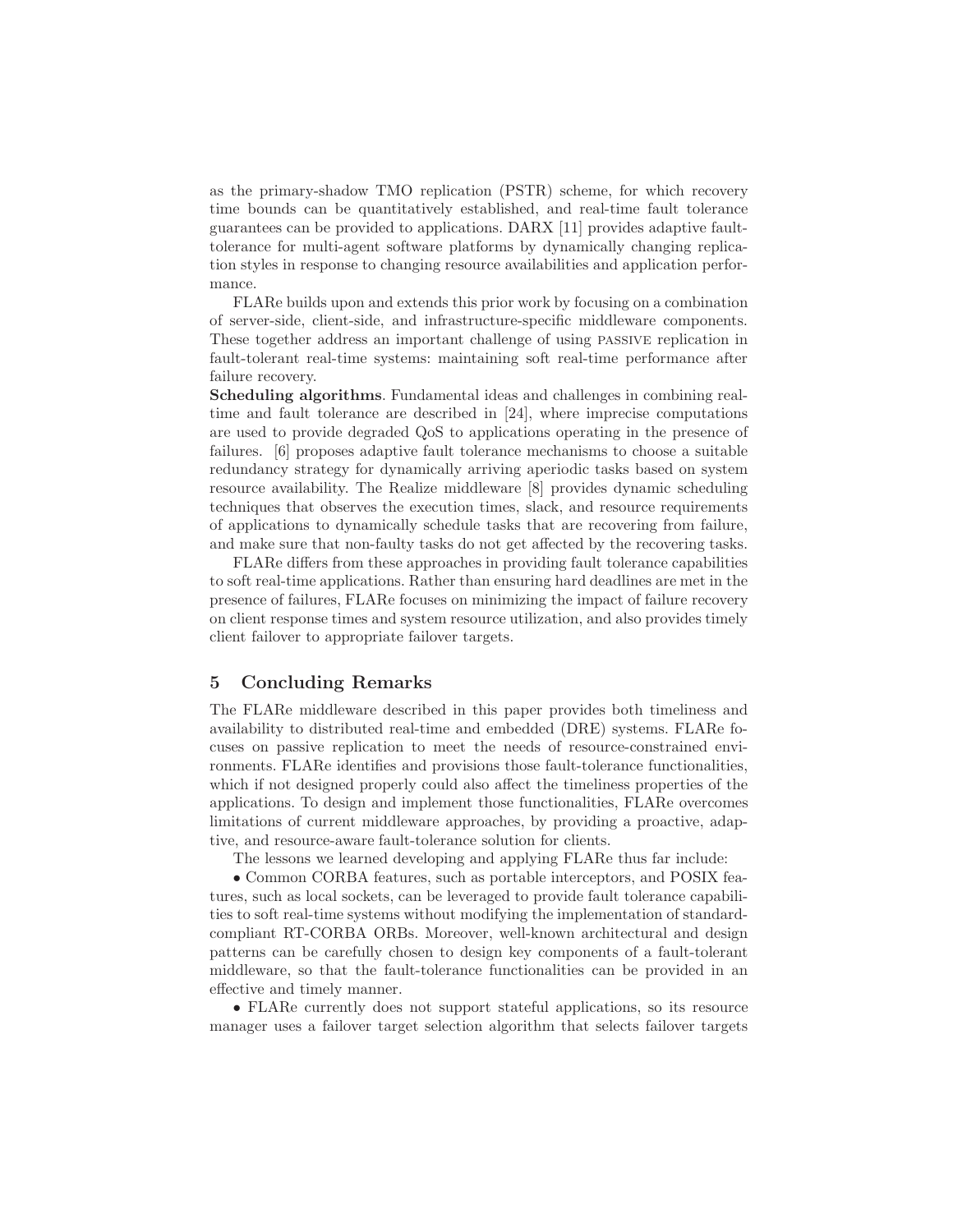without considering the consistency levels of the replicas. Supporting stateful applications in DRE systems not only requires timely failover, but also supporting different client consistency requirements, such as weak or strong consistency models. This is part of our future work.

• FLARe is designed for environments where the networks provide bounded communication latencies and have no single point of failure. Certain DRE systems, however, run in environments where networks fail, which can cause resource contention in the remaining links. Our future work is therefore focusing on integrating FLARe with network QoS mechanisms, such as DiffServ and Bandwidth Brokers so that critical communications can use network QoS mechanisms to meet critical QoS requirements.

FLARe is open-source software that can be downloaded from www.dre. vanderbilt.edu/~jai/FLARe.

### References

- 1. Ismail Assayad, Alain Girault, and Hamoudi Kalla. A bi-criteria scheduling heuristic for distributed embedded systems under reliability and real-time constraints. In *DSN '04*, page 347, Florence, Italy, 2004.
- 2. Taha Bennani, Laurent Blain, Ludovic Courtes, Jean-Charles Fabre, Marc-Olivier Killijian, Eric Marsden, and Francois Taiani. Implementing Simple Replication Protocols using CORBA Portable Interceptors and Java Serialization. In *DSN' 04*, pages 549–554, Florence, Italy, 2004.
- 3. Zhongtang Cai, Vibhore Kumar, Brian F. Cooper, Greg Eisenhauer, Karsten Schwan, and Robert E. Strom. Utility-Driven Proactive Management of Availability in Enterprise-Scale Information Flows. In *Proceedings of ACM/Usenix/IFIP Middleware*, pages 382–403, 2006.
- 4. A. M. Déplanche, P. Y. Théaudière, and Y. Trinquet. Implementing a semi-active replication strategy in chorus/classix, a distributed real-time executive. In *SRDS '99: Proceedings of the 18th IEEE Symposium on Reliable Distributed Systems*, page 90, Washington, DC, USA, 1999. IEEE Computer Society.
- 5. Erich Gamma, Richard Helm, Ralph Johnson, and John Vlissides. *Design Patterns: Elements of Reusable Object-Oriented Software*. Addison-Wesley, Reading, MA, 1995.
- 6. O. Gonzalez, H. Shrikumar, J. A. Stankovic, and K. Ramamritham. Adaptive fault tolerance and graceful degradation under dynamic hard real-time scheduling. In *RTSS '97*, page 79, San Francisco, CA, USA, 1997.
- 7. E. Douglas Jensen. Distributed Real-time Specification for Java. java.sun.com/ aboutJava/communityprocess/jsr/jsr\\_050\\_drt.html, 2000.
- 8. V. Kalogeraki, P. M. Melliar-Smith, and L. E. Moser. Dynamic Scheduling of Distributed Method Invocations. In *21st IEEE Real-time Systems Symposium*, Orlando, FL, November 2000. IEEE.
- 9. K. H. (Kane) Kim and Chittur Subbaraman. The pstr/sns scheme for real-time fault tolerance via active object replication and network surveillance. *IEEE Trans. on Know. and Data Engg.*, 12(2), 2000.
- 10. J. Lehoczky, L. Sha, and Y. Ding. The rate monotonic scheduling algorithm: exact characterization and average case behavior. In *RTSS '89: Proceedings of the IEEE Real-Time Systems Symposium*, pages 166–171, Washington, DC, USA, 1989. IEEE Computer Society.